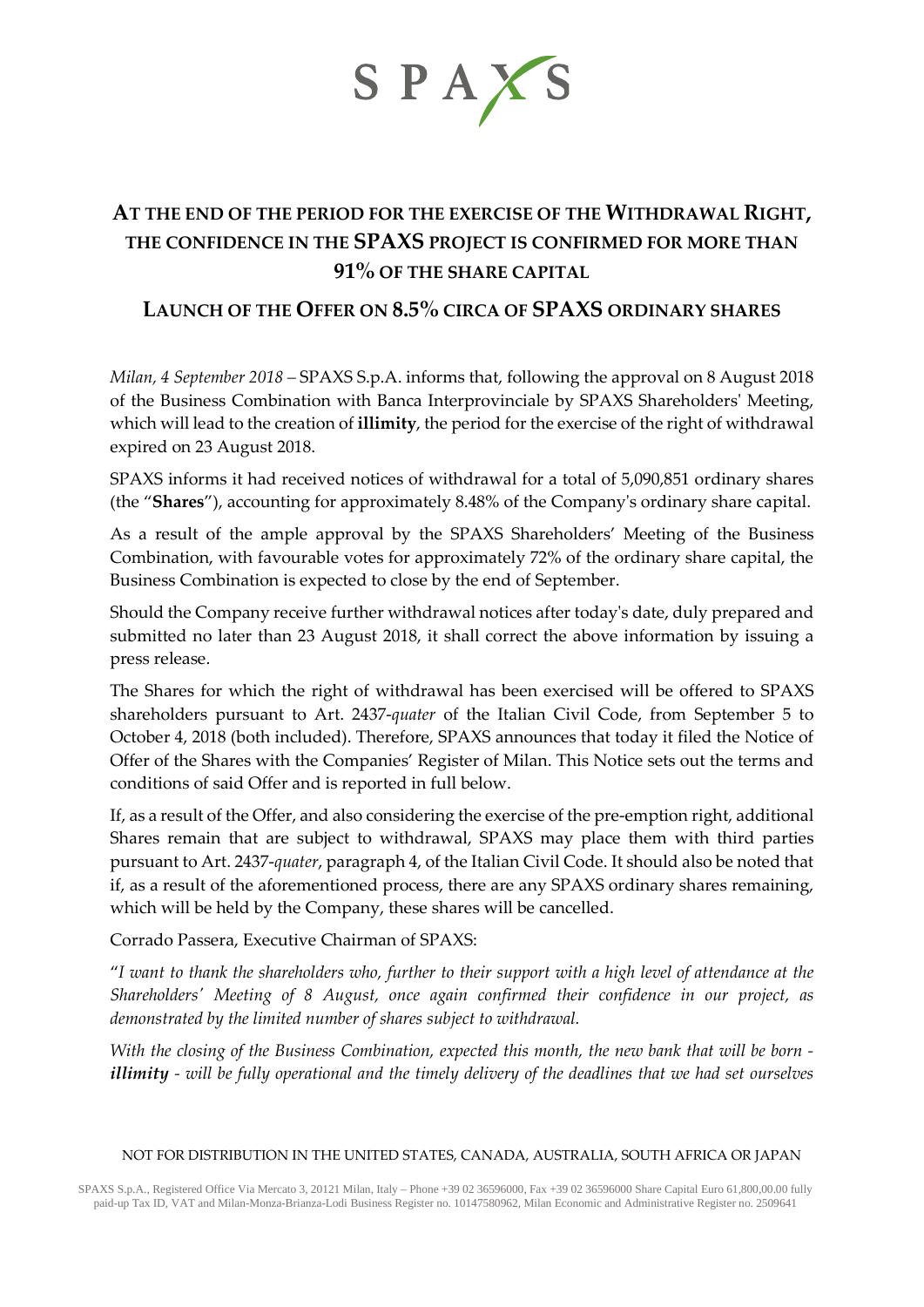

*makes us confident of achieving our goals.*"

#### **\*\*\***

For details on the Business Combination with Banca Interprovinciale that will lead to the creation of **illimity** and the related strategic plan 2018-2023, please refer to the "*Business Combination/Investor Presentation*" section of the website [www.spaxs.it.](http://www.spaxs.it/)

\*\*\*

### NOT FOR DISTRIBUTION IN THE UNITED STATES, CANADA, AUSTRALIA, SOUTH AFRICA OR JAPAN

SPAXS S.p.A., Registered Office Via Mercato 3, 20121 Milan, Italy – Phone +39 02 36596000, Fax +39 02 36596000 Share Capital Euro 61,800,00.00 fully paid-up Tax ID, VAT and Milan-Monza-Brianza-Lodi Business Register no. 10147580962, Milan Economic and Administrative Register no. 2509641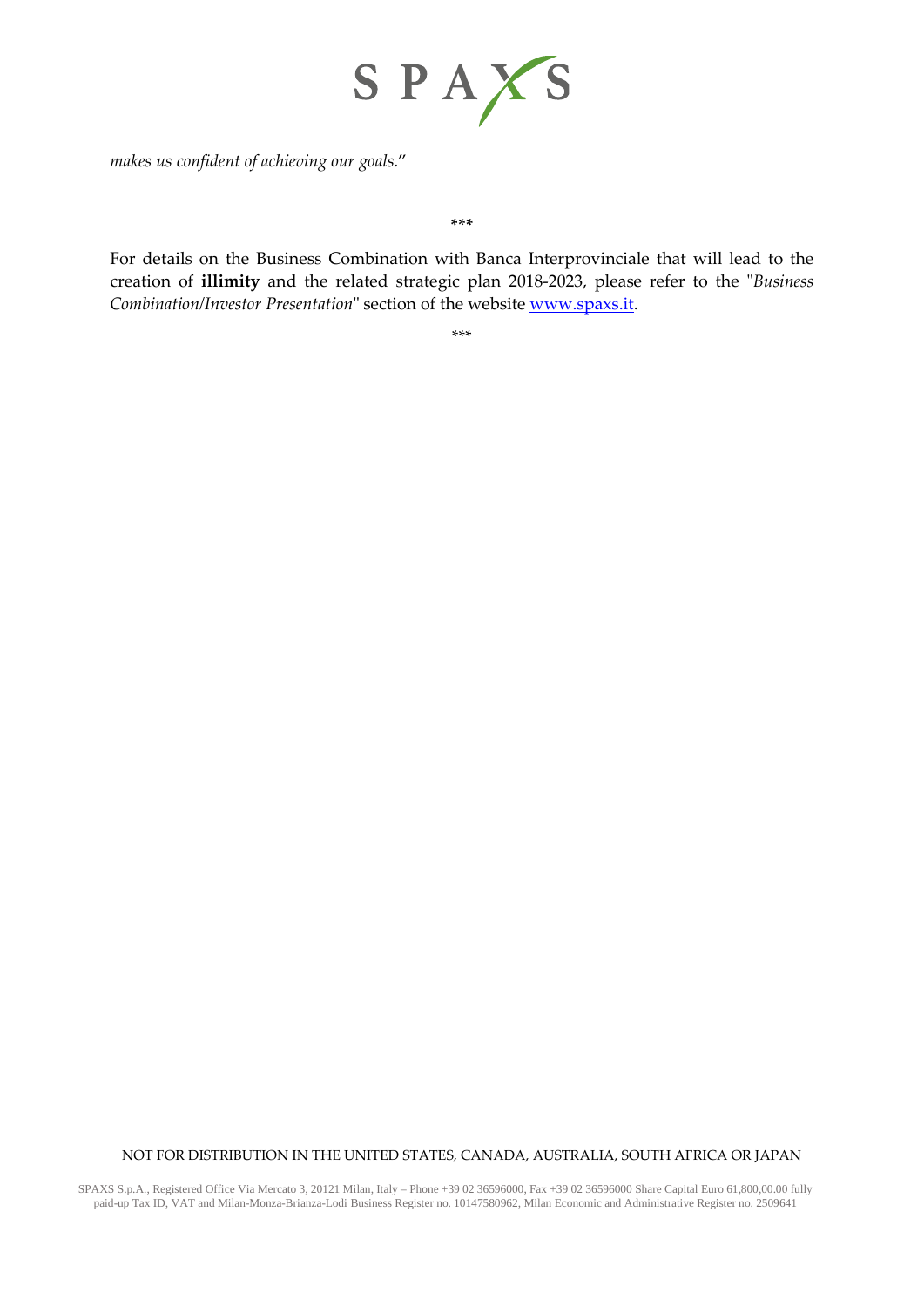

# **NOTICE OF OFFER OF SPAXS S.P.A. ORDINARY SHARES PURSUANT TO ARTICLE 2437-***QUATER***, PAR. 2, OF THE ITALIAN CIVIL CODE**

## **Whereas**

- (i) on 8 August 2018 the extraordinary Shareholders' meeting of SPAXS S.p.A. ("**SPAXS**" or the "**Company**") approved, *inter alia*, some amendments to the Articles of Association of the company in order to carry out and connected to the Business Combination with Banca Interprovinciale S.p.A. (the "**Business Combination**") that will entail for SPAXS's shareholders: (a) a significant change in the activity performed by the Company resulting from the Business Combination (hence the amendment of the object of the Company); (b) the elimination of the cause for the withdrawal right set forth by the articles of association of the Company currently in force; and (c) the extension of the duration of the Company until December 31, 2100. Therefore ordinary shareholders of SPAXS who did not concur in the resolution approving the such articles of association amendments were entitled to exercise the withdrawal right pursuant to Article 2437, par. 1, letter a) and e), and par. 2, letter a), of the Italian Civil Code (the "**Withdrawal Right**");
- (ii) at the expiration of the term set forth by Article 2437-*bis* of the Italian Civil Code, the Withdrawal Right has been exercised for a total of no. 5,090,851 SPAXS ordinary shares (the "**Shares**"), equal to 8.48% of the share capital of the Company represented by ordinary shares;
- (iii) given that the Articles of Association amendments of SPAXS, as indicated under point (i) above, entitling to the Withdrawal Right, are subject to the effectiveness of the Business Combination and therefore they will only be in force upon completion of the latter, the effectiveness of withdrawals is subject to the effectiveness of the Business Combination;

## **for all these reasons**

the Shares are offered to SPAXS shareholders (the "**Offer**"), pursuant to Article 2437-*quater* of the Italian Civil Code, according to the terms and conditions that follow.

### **Offer**

The Shares are offered to SPAXS shareholders not having exercised the Withdrawal Right (the "**Other Shareholders**"), pursuant to Article 2437-*quater* of the Italian Civil Code, in proportion to the number of shares held, at a purchase price of EUR 10,00 (ten/00) per Share (the "**Offer Price**"), corresponding to the liquidation value per share of the ordinary shares of the Company determined pursuant to Article 2437-*ter*, par. 2, of the Italian Civil Code and to Article 8, par. 3 of the Articles of Association of SPAXS currently in force.

Therefore no. 5,090,851 Shares are offered to the Other Shareholders, under the same conditions, at the Offer Price, in the ratio of **no. 0.08977 Shares for every no. 1 SPAXS ordinary**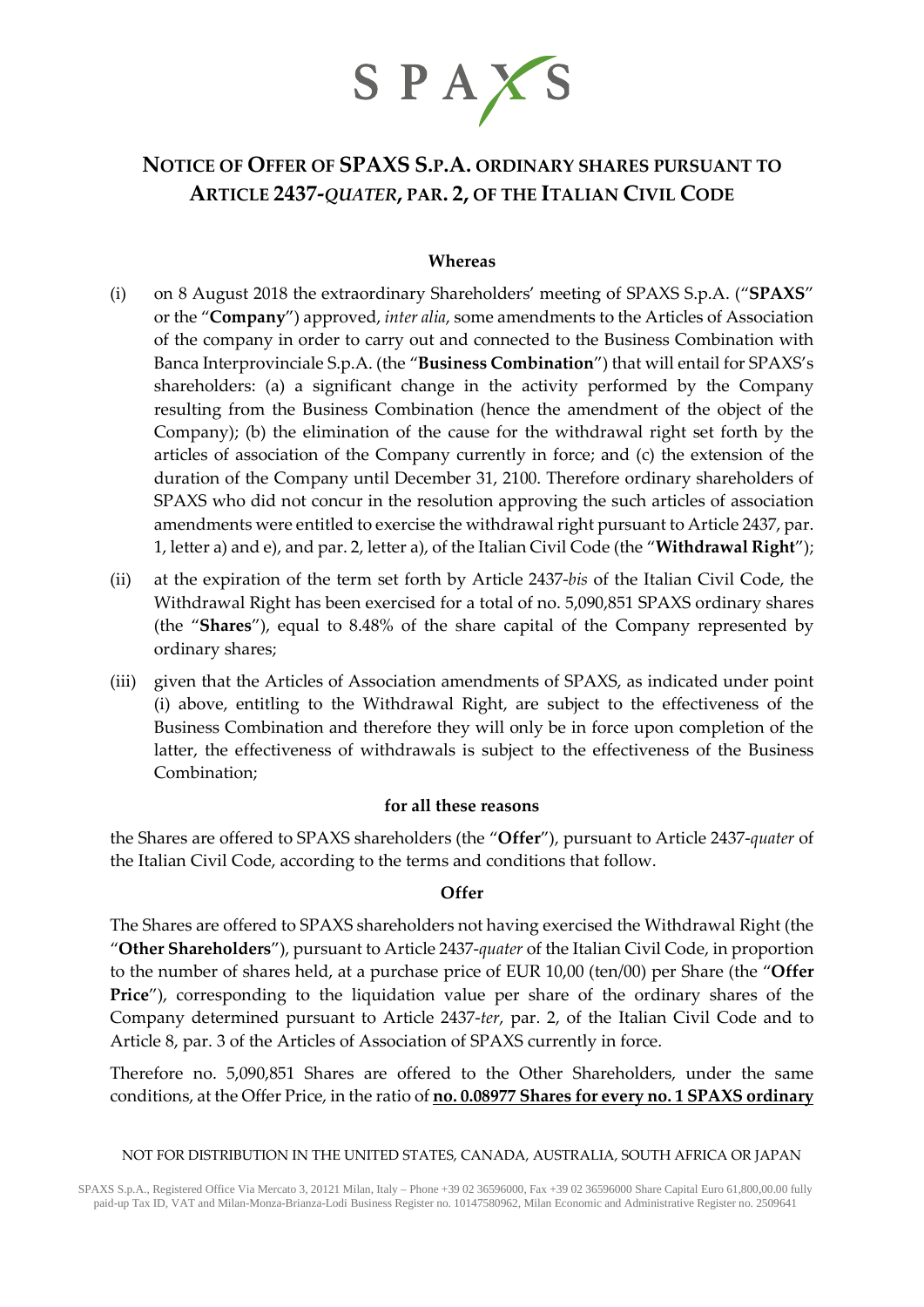

**share held**, save for any variation arising from communications for the exercise of the Withdrawal Right sent within the terms set forth by the law and not yet received by the Company (which will be communicated on SPAXS website [www.spaxs.it,](http://www.spaxs.it/) "*Business Combination/Shareholders' Meeting*" section). Option rights relating to the Shares (the "**Options**") cannot be traded. Options are represented by coupon no. 1 of SPAXS ordinary shares and coupon no. 1 of SPAXS special shares.

The Shares being offered within the Offer and the Options have not been and will not be registered in the United States of America according to the United States Securities Act of 1933, and may not be offered or sold in the United States of America in the absence of a specific exemption. The Shares being offered and the Options have not been and may not be offered or sold in any other jurisdiction where the Offer is not allowed in the absence of a specific authorization pursuant to the applicable law, or where a specific exemption is required.

## **Offer period**

On 4 September 2018, the Offer has been filed with the Company Register of Milan and, therefore, the Options shall be exercised from September 5 to October 4, 2018 (both included). Any Options which are not exercised will be forfeited at the end of the offer period.

## **Subscription methods**

The purchase of the Shares through the exercise of the Options must take place via authorized intermediaries which adhere to the centralized management system of Monte Titoli S.p.A. by signing the acceptance form (*Modulo di Adesione*) prepared according to the sample available at the registered office of SPAXS (Milano, Via Mercato n. 3) and on the Company website [www.spaxs.it,](http://www.spaxs.it/) Section "*Business Combination/Shareholders' Meeting/Documents*" (the "**Acceptance Form**"), subject to prior verification by such intermediaries of the shareholders' eligibility for the purchase of the Shares (via the exercise of the Option and possibly of the Preemption Right, as defined below).

## **Pre-emption Right**

The Other Shareholders who will exercise all the Options they are entitled to, will also have the pre-emptive right (*diritto di prelazione*) to acquire any Shares remaining unsold at the end of the offer period at the Offer Price, provided that they so request in the Acceptance Form (the "**Pre-emption Right**").

The maximum amount of the Shares for which the Pre-emption Right is exercised shall be indicated in the relevant section of the Acceptance Form.

In case the number of the Shares requested for pre-emption exceeds the amount of Shares unsold at the end of the Offer, allocation of the Shares will be made in proportion to the number of shares held by each of the shareholders who had exercised the Pre-emption Right; in the event that, following the allocation of the Shares carried out through the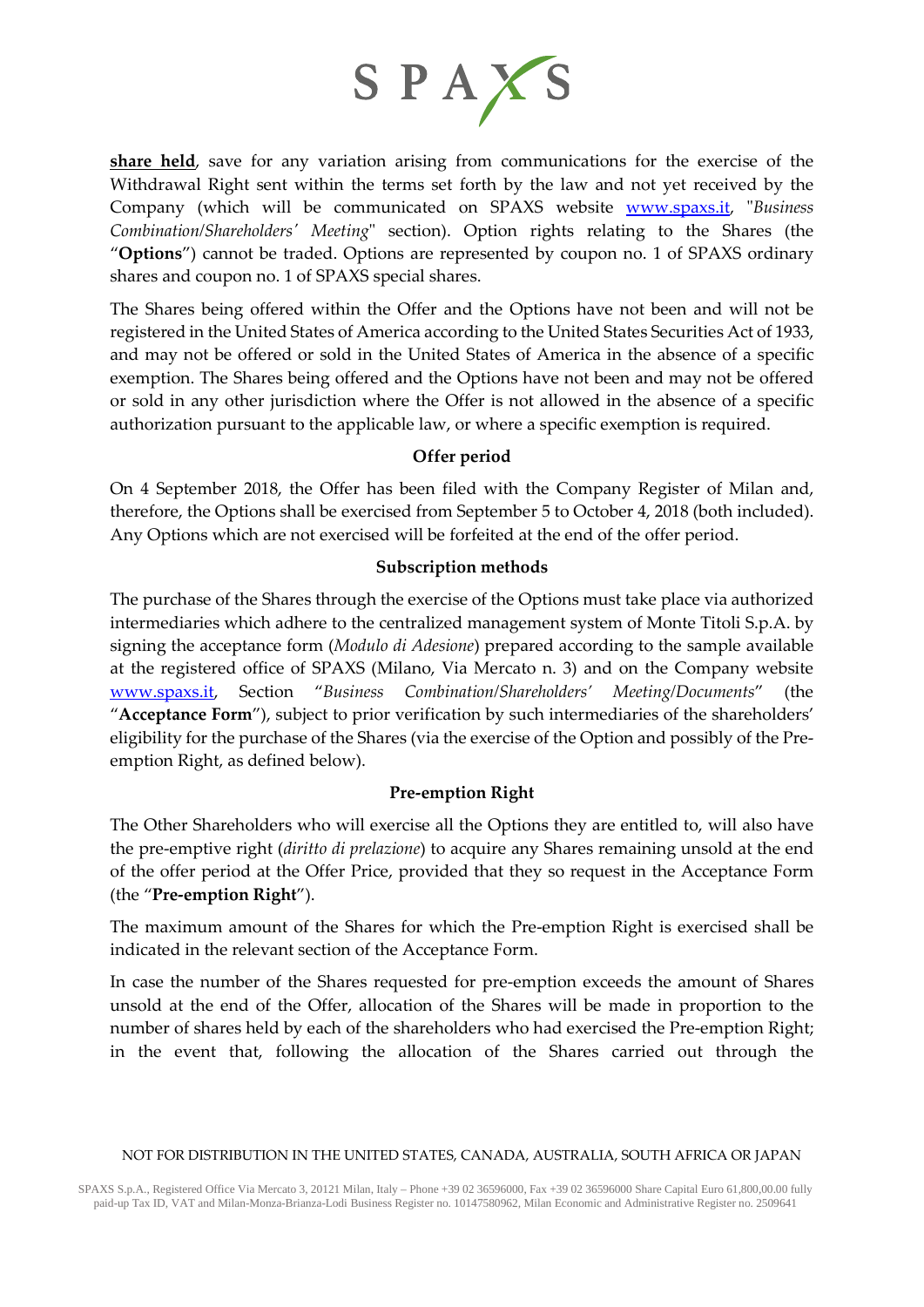

abovementioned method, any Shares remain, the latter will be assigned in accordance with the largest remainder method (*criterio del maggior resto*).

## **Results of the Offer and of the allocation**

The Company will announce the results of the Offer (considering, where appropriate, the exercise of the Pre-emption Rights) via a press release to be published on the SDIR-NIS system as well as on the Company's website [www.spaxs.it,](http://www.spaxs.it/) (Section "*Business Combination/Shareholders' Meeting*"). The number of Shares allotted to each shareholder (as a result of the Offer and the allocation) will be communicated by the authorized intermediaries to their clients, in accordance with their respective procedures and schedules.

## **Allotment procedure and payment terms of the Shares**

The payment of the liquidation value of the Shares to each SPAXS shareholder who exercised the Withdrawal Right, as well as the transfer (and payment) of the Shares allocated within the Offer (including any Shares to be allocated as a consequence of the exercise of the Pre-emption Right), will be carried out with subject to the effectiveness of the Business Combination, via the respective intermediaries. The date of payment and transfer of the Shares, as well as the value date, will be promptly announced by SPAXS by press release to be published on the SDIR-NIS system and on the Company's website [\(www.spaxs.it,](http://www.spaxs.it/) Section "*Business Combination/Shareholders' Meeting*").

It should be noted that if, as a result of the aforementioned process, there are any SPAXS ordinary shares remaining, which will be held by the Company, these shares will be cancelled.

\*\*\*

For further information:

*Investor Relations SPAXS S.p.A.* Silvia Benzi +39 349.7846537 [silvia.benzi@spaxs.it](mailto:silvia.benzi@spaxs.it)

*Press office: Ad Hoc Communication Advisors* Mario Pellegatta +39 335.303624 [mario.pellegatta@ahca.it](mailto:mario.pellegatta@ahca.it) Sara Balzarotti +39 335.1415584 [sara.balzarotti@ahca.it](mailto:sara.balzarotti@ahca.it)

*Nomad and Specialist* Banca IMI S.p.A. +39 02 7261 50